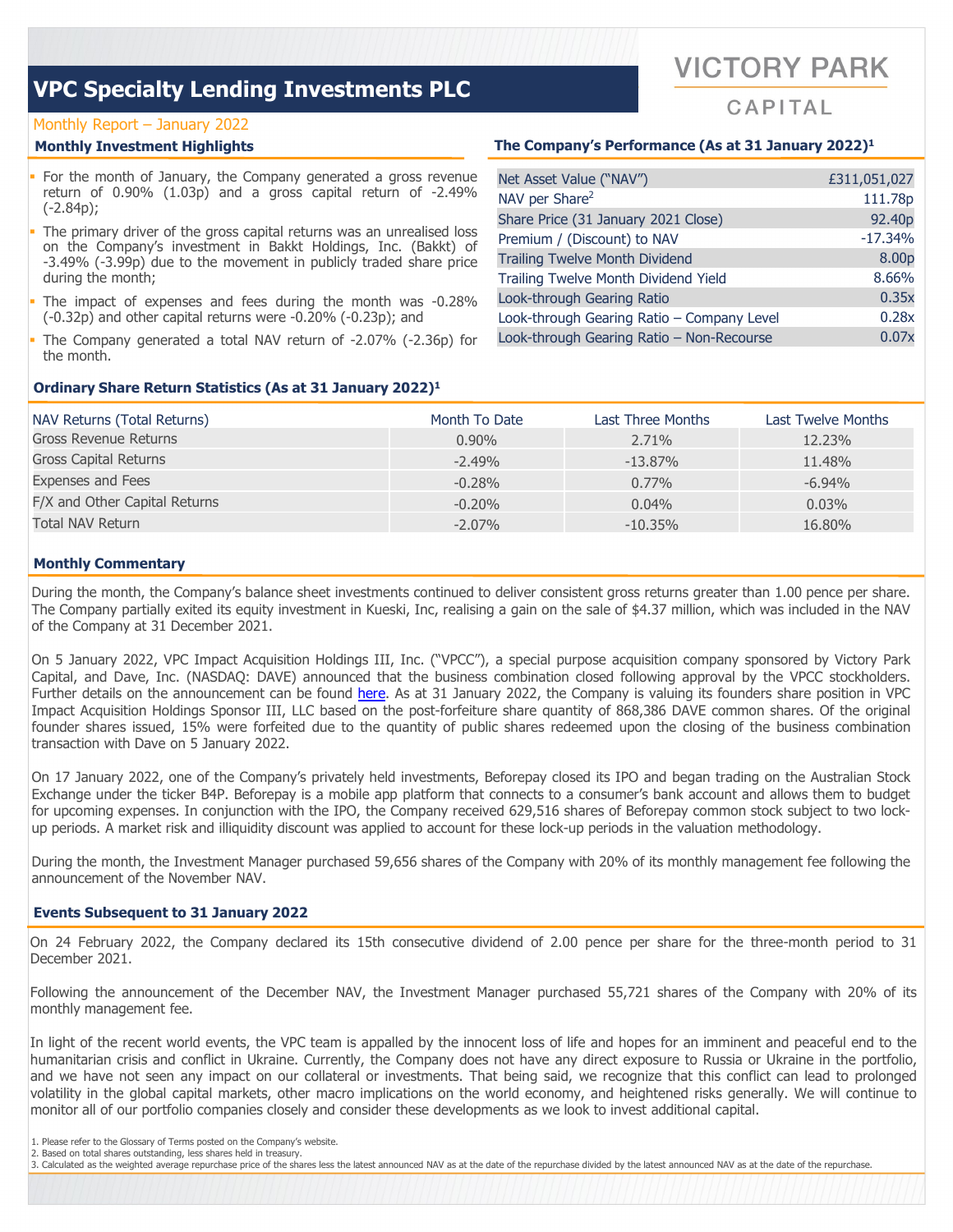# Monthly Report – January 2022

## **SPAC Summary ( As at 31 January 2022)**

|                                  | <b>Acquisition Holdings</b> | Holdings II        | VPC Impact VPC Impact Acquisition VPC Impact Acquisition<br>Holdings III | JAR Sponsor, LLC (L&F<br>Acquisition Corp.) | Total                    |
|----------------------------------|-----------------------------|--------------------|--------------------------------------------------------------------------|---------------------------------------------|--------------------------|
| <b>Current Investment Status</b> | Deal Completed              | Deal Announced     | Deal Completed                                                           | Deal Announced                              |                          |
| Target                           | Bakkt Holdings, LLC         | FinAccel Pte. Ltd. | Dave, Inc.                                                               | ZeroFox, Inc.                               |                          |
| Total Value at 31 January 2022   | \$15,807,555                | \$7,548,391        | \$10,373,689                                                             |                                             | \$1,064,998 \$34,794,633 |
| Total Cost at 31 January 2022    | \$2,708,301                 | \$1,254,358        | \$1,247,795                                                              | \$168,051                                   | \$5,378,505              |

# **Ordinary Share Portfolio Composition (As at 31 January 2022)1**



### **Ordinary Share Performance and Dividend Summary (As at 31 January 2022)1**

| <b>NAV Return</b>             | Jan      | Feb      | Mar       | Apr           | Mav      | Jun                                                                              | Jul      | Aua                                                             | Sept                 | Oct           | Nov                    | Dec           | YTD           |
|-------------------------------|----------|----------|-----------|---------------|----------|----------------------------------------------------------------------------------|----------|-----------------------------------------------------------------|----------------------|---------------|------------------------|---------------|---------------|
| 2022                          | $-2.07%$ |          |           |               |          |                                                                                  |          |                                                                 |                      |               |                        |               | $-2.07%$      |
| 2021                          | 7.14%    | 1.89%    | $-0.18\%$ | $0.85\%$      | 1.03%    | 3.87%                                                                            | $0.36\%$ | 3.89%                                                           |                      | 2.01% 14.44%  | -4.78%                 |               | -3.97% 27.60% |
| 2020                          | $0.89\%$ | $0.08\%$ | $-3.55\%$ | $0.91\%$      | 1.26%    | 1.08%                                                                            | 1.30%    | 1.25%                                                           | 2.29%                | 2.16%         | 1.73%                  |               | 2.09% 11.12%  |
| 2019                          | $0.58\%$ | $0.46\%$ | $0.73\%$  | $1.03\%$      | $0.56\%$ | 2.39%                                                                            | 1.04%    | 0.84%                                                           | 0.98%                | $0.95\%$      | $0.96\%$               |               | 0.73% 11.34%  |
| <b>Share Price</b><br>$R$ $A$ |          | - 1      |           | $\sim$ $\sim$ |          | $\mathbf{A}$ and $\mathbf{A}$ and $\mathbf{A}$ and $\mathbf{A}$ and $\mathbf{A}$ |          | $\mathbf{A}$ and $\mathbf{A}$ and $\mathbf{A}$ and $\mathbf{A}$ | $\sim$ $\sim$ $\sim$ | $\sim$ $\sim$ | <b>STATE CONTINUES</b> | $\sim$ $\sim$ |               |

| Performance <sup>4</sup> | Jan   | Feb   | Mar    | Apr                                                                  | Mav                                                 | Jun | Jul | Aua | Sept | Oct | <b>Nov</b> | <b>Dec</b>   | YTD.  |
|--------------------------|-------|-------|--------|----------------------------------------------------------------------|-----------------------------------------------------|-----|-----|-----|------|-----|------------|--------------|-------|
| 2022                     | 0.22% |       |        |                                                                      |                                                     |     |     |     |      |     |            |              | 0.22% |
| 2021                     | 9.78% | 3.01% | -5.84% |                                                                      | 2.63% -1.40% -0.94% 5.71% -2.82% 1.97% 8.18% -3.36% |     |     |     |      |     |            | 0.22% 17.15% |       |
| 2020                     | 3.32% |       |        | -4.70% -29.87% -12.59% 35.81% 2.96% 0.00% -5.15% 2.24% 0.00% 12.19%  |                                                     |     |     |     |      |     |            | $9.61\%$     | 0.64% |
| 2019                     |       |       |        | $1.56\%$ -0.77% -6.46% -1.38% -2.24% 3.44% 8.03% -3.46% 5.44% -4.53% |                                                     |     |     |     |      |     | $0.00\%$   | 3.17%        | 1.82% |
|                          |       |       |        |                                                                      |                                                     |     |     |     |      |     |            |              |       |

| Dividend Per<br><b>Share</b> | Jan                      | Feb                      | Mar               | Apr                      | Mav               | Jun                      | Jul                      | Aug               | Sept                     | Oct                          | Nov               | Dec                      | YTD   |
|------------------------------|--------------------------|--------------------------|-------------------|--------------------------|-------------------|--------------------------|--------------------------|-------------------|--------------------------|------------------------------|-------------------|--------------------------|-------|
| 2022                         |                          |                          |                   |                          |                   |                          |                          |                   |                          |                              |                   |                          |       |
| 2021                         |                          |                          | 2.00 <sub>p</sub> | ÷                        | 2.00 <sub>p</sub> | $\overline{\phantom{a}}$ | ۰                        | 2.00 <sub>p</sub> | ۰                        | $\overline{\phantom{a}}$     | 2.00 <sub>p</sub> | -                        | 8.00p |
| 2020                         | $\overline{\phantom{a}}$ | $\overline{\phantom{a}}$ | 2.00 <sub>p</sub> | $\overline{\phantom{0}}$ | 2.00 <sub>p</sub> | $\overline{\phantom{a}}$ | $\overline{\phantom{0}}$ | 2.00 <sub>p</sub> | $\overline{\phantom{a}}$ | $\overline{\phantom{0}}$     | 2.00 <sub>p</sub> | $\overline{\phantom{a}}$ | 8.00p |
| 2019                         |                          | $-$                      | 2.00 <sub>p</sub> | $\overline{\phantom{0}}$ | 2.00 <sub>p</sub> |                          | $\qquad$                 | 2.00 <sub>p</sub> | $\overline{\phantom{a}}$ | $\qquad \qquad \blacksquare$ | 2.00 <sub>p</sub> | $\overline{\phantom{a}}$ | 8.00p |

<sup>1</sup>Please refer to the Glossary of Terms posted on the Company's website.<br><sup>2</sup>Percentages calculated on a look-through basis to the Company's investee entities and SPVs.<br><sup>3</sup>Calculations using gross asset exposure and not re

# **VICTORY PARK**

# CAPITAL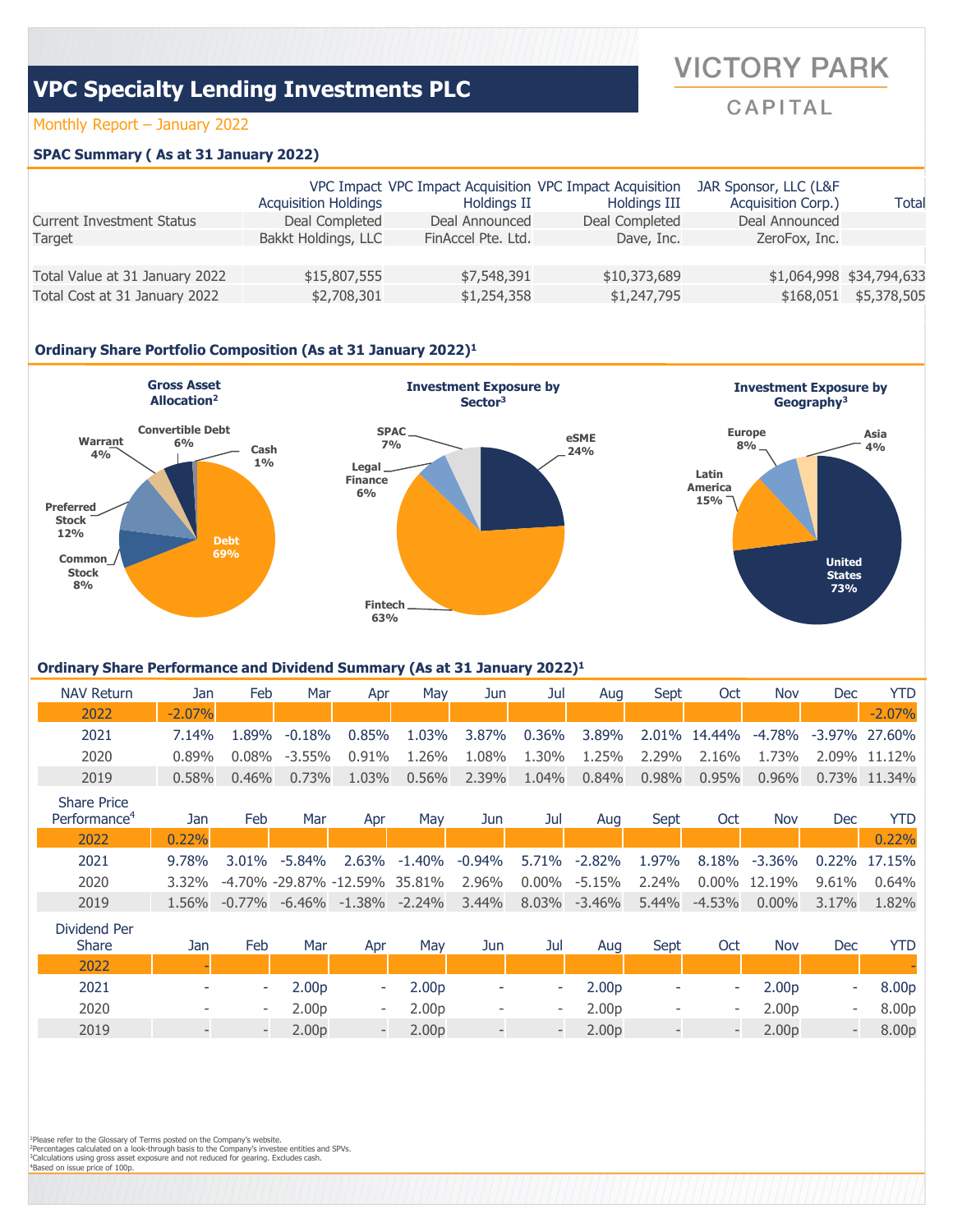# **VICTORY PARK**

CAPITAL

3

# Monthly Report – January 2022

# **Performance Fee Attribution (As at 31 January 2022)1**

| Month to Date                                    | Revenue Return    | Capital Return    | <b>Total Return</b> |
|--------------------------------------------------|-------------------|-------------------|---------------------|
| NAV Return before Performance Fee                | 0.63%             | $-2.70%$          | $-2.07\%$           |
| Performance Fee                                  | $0.00\%$          | $0.00\%$          | $0.00\%$            |
| Total Return                                     | 0.63%             | $-2.70%$          | $-2.07\%$           |
| Month to Date                                    | Revenue Return    | Capital Return    | <b>Total Return</b> |
| Return per Ordinary Share before Performance Fee | 0.71 <sub>p</sub> | $-3.07p$          | $-2.36p$            |
| Performance Fee                                  | 0.00 <sub>p</sub> | 0.00 <sub>D</sub> | 0.00 <sub>p</sub>   |
| Total Return per Ordinary Share                  | 0.71 <sub>p</sub> | $-3.07p$          | $-2.36p$            |

# **Portfolio Statistics1,2**

|                                          | <b>Balance Sheet Loans</b> |
|------------------------------------------|----------------------------|
| Weighted Average Coupon                  | 10.43%                     |
| Weighted Average Remaining Life (months) | 25.14                      |